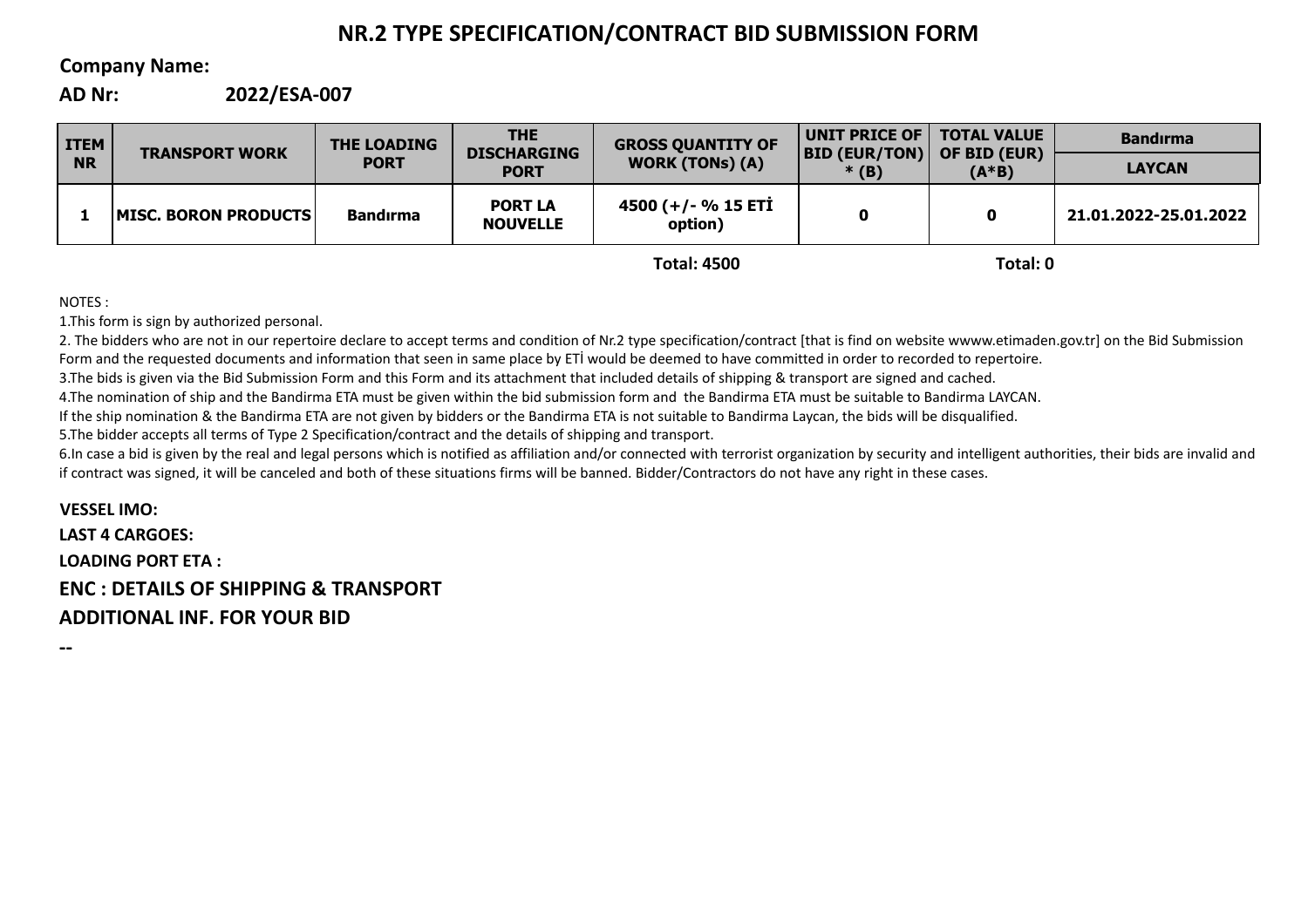### **DETAILS OF SHIPPING AND TRANSPORT**

1. The bidder will offer all of the work (items).

2. All of shipment shall be carried out from the loading ports/berths/terminals to unloading ports/berths/terminals by one ship and in the hold(s) of the ship and without a partial cargo.

3. The unloading will be made to buyer's berth is notified Buyer's agency.

4. All or some cargo could be directly transshipped into barge(s) and/or coaster(s).

5. The bill of lading(s) shall have got the phrase as 'Clean on Board'. The B/L(s) shall be delivered to ETİ without delay.

6. The holds will be reinforced with hatch cover marine tape (in min. 150 mm widths and at min. 5 mm thickness) or with foam by the Contractor in order to minimize water leakage.

# **BASIS OF TRANSPORT: FIOST lashing / securing / dunnage**

# **Bandırma PORT LAYCAN : 21.01.2022-25.01.2022**

Contractor shall be obliged to make available at Bandırma port, the ship that is suitable to the loading port/berth/terminal and to the discharge port/berth/terminal between 21.01.2022-25.01.2022 following his reception of the transportation instructions from the ETİ

# **ETA NOTICE : The ship shall report her estimated time of arrival (ETA) to loading and unloading ports at 7, 5, 3, 2 and 1 days intervals to ETİ and sales@etiproducts.com .**

**QUANTITY OF THE WORK : Total: 4500 (+/- 15% option) THE DEADLINE FOR BIDDING : 12.01.2022 13:30:00 BUILT DATE OF VESSEL MUST BE MAX 25 YEARS**

### **DETAILS OF PRODUCTS**

**4500 tons KIR Etibor-48 (P2258019) in bulk (+/- 15% option)**

**4500 tons Etibor-48 will be loaded in Eti Maden Berth.**

 **The tarpaulin branda or thick nylon must be laid onto bulk cargo.**

**Product type and tonnage could be changed by ETİ within 10% option.**

**When the bid is accepted by ETİ with certain tonnages, The option will be +/- 5%**

**The product is harmless, non-dangerous and non imo classed.**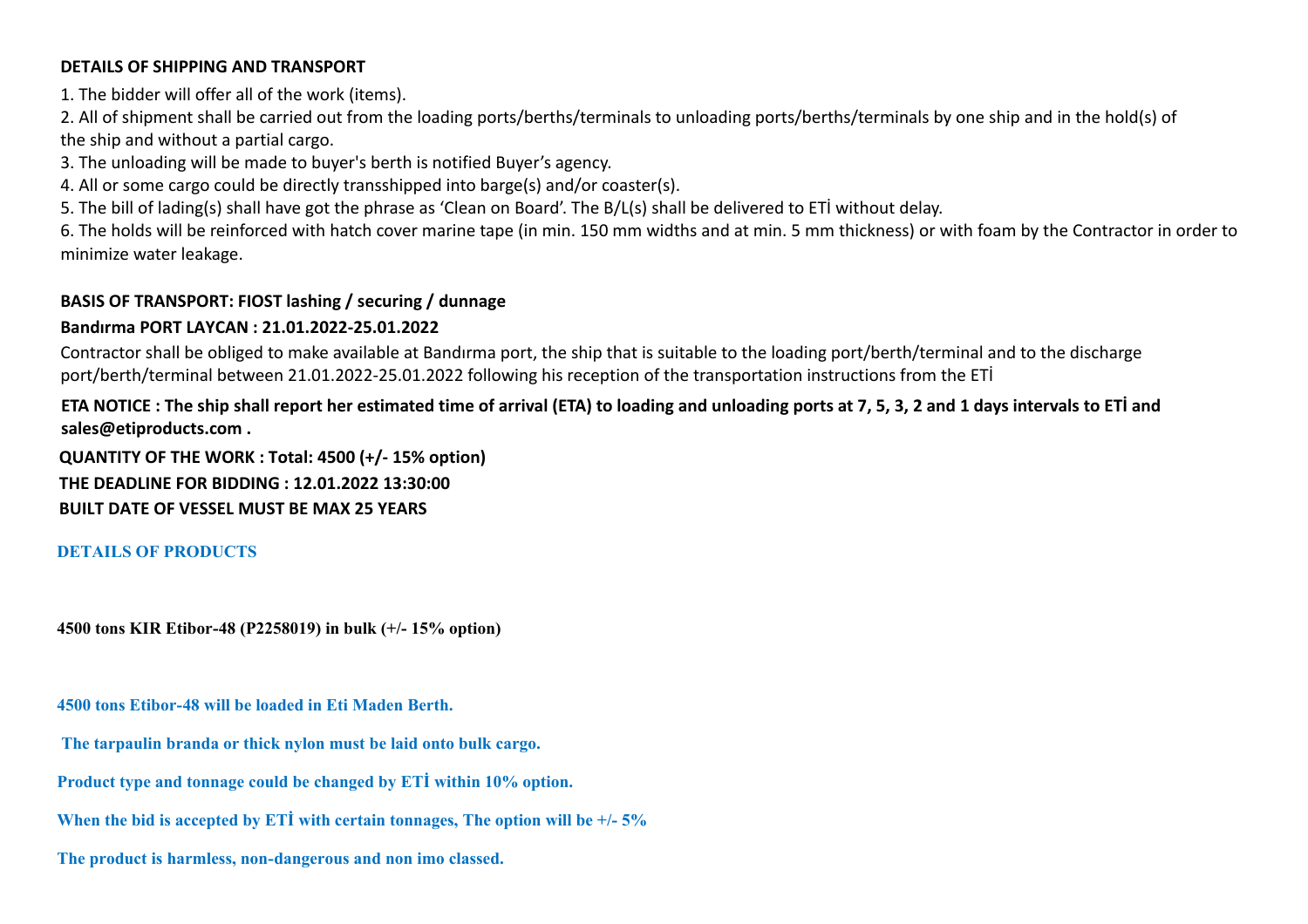### **DETAILS OF SHIP**

In addition to the mentioned products at 2nr. Type Specification, the vessel(s) has/have not carried any cargo of waste, petrol and petroleum products, refused**derived fuel (RFD) or solid recovered fuel and specified recovered fuel (SRF) during the last one year.**

**Shipowner(s) and ship(s) must be a member of IACS or Turk Loydu.**

**Vessel should not been under detention within a year.**

The ship should be suitable for the characteristic and climatic condition of the loading and unloading ports and the ship should be have proper depth holds in order **to use crane and its grabber.**

 **The Holds of Ship:** The holds of the ship(s) should be double-skinned and box-shaped type and bulk head type. The holds shall have steel floors. The holds should be at the same size with the hatches, in "OPEN HATCH" form, with an automatic opening and closing feature.

### **DETAILS OF LOADING PORT**

**Bandırma Eti Maden Berth (pier) : Length: approximately 180 meter Width: approximately 80 meter Berth draft:** SSW **approximately** 8,00 meter **1gsb (good, safe berth) & aa (always afloat) Loading rate:** approximately 5400 tons per WWD for bulk

#### **DEATILS OF DISCHARGING PORT**

#### **1 SAFE BERTH, PORT LA NOUVELLE**

**Unloading berth will be notified by the agency of discharging port.**

**Unloading Capacity:approximately 1500 tons per WWD & SSHEX EIU**

The information as special characteristics, administrative and technical conditions, icing and other climatic conditions of the discharging port should be observed while the most suitable ship is provided by the Contractor. That's why, all costs and expenses borne by the Contractor in case of the ship stay at sea and/or ports due to climatic condition and icing **and/or not berth to port/terminal/piers due to same and other reasons.**